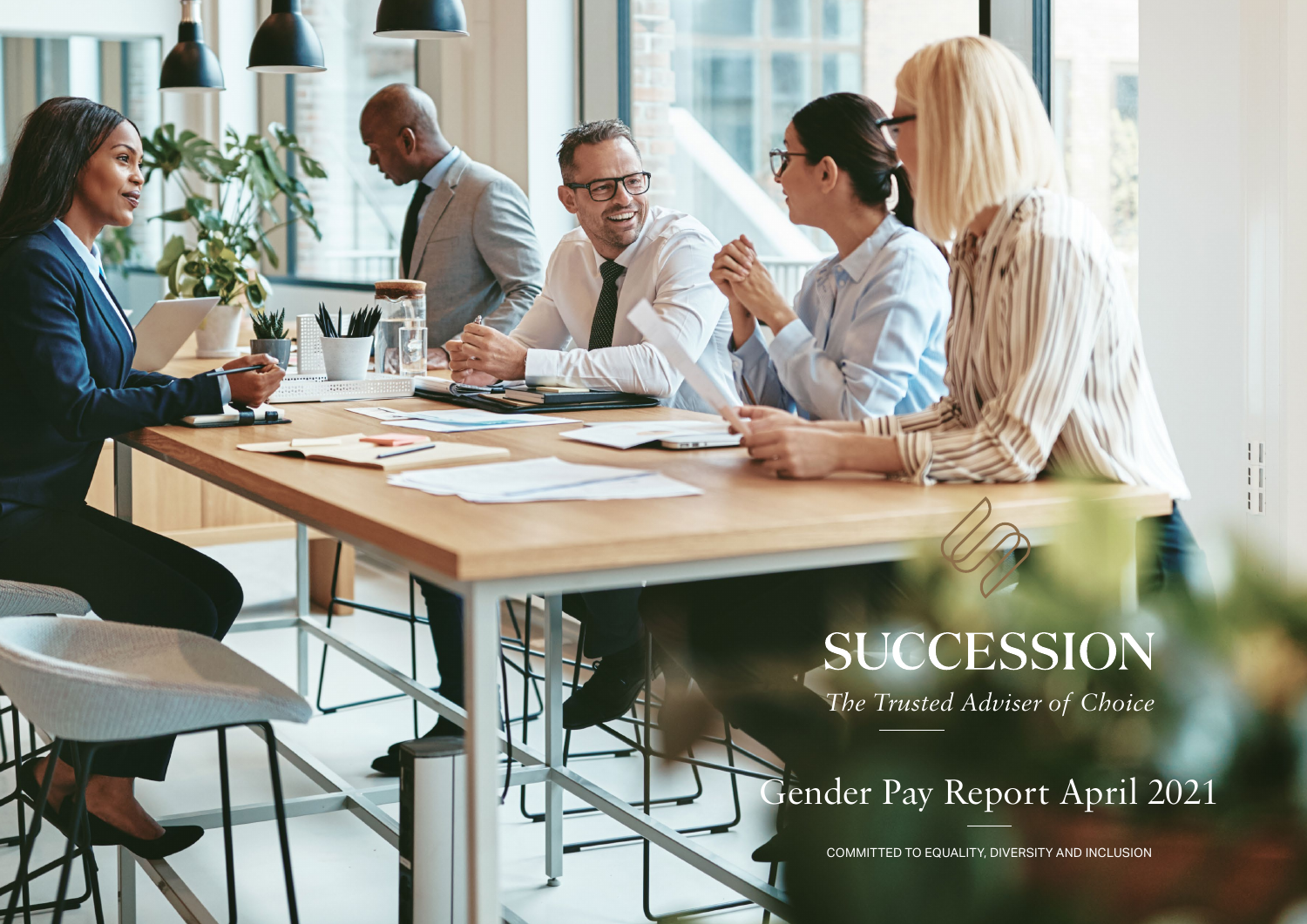At Succession we are committed to Equality, Diversity and Inclusion.

During 2021, we continued to invest in our People agenda by introducing our core Behaviours to align with our Vision and Values that we continue to embed across the organisation.

In addition we introduced our Diversity and Inclusion Committee to build on our brand message to be the *"Trusted Advisor of Choice".*



**Page 2 of 10** Gender Pay Report  $\Delta$ nril 2021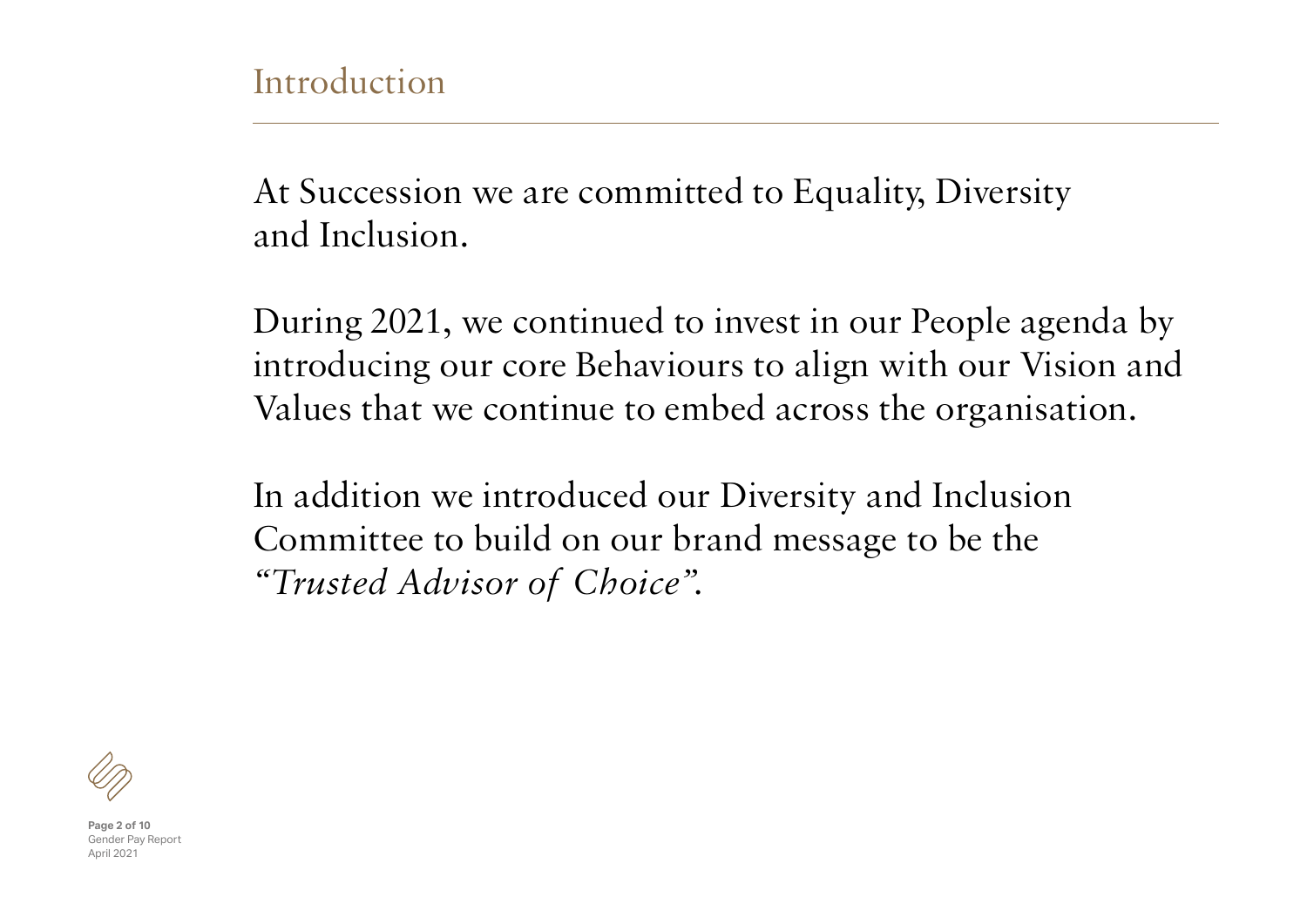### "Our Purpose, Vision & Values".

### **Our Purpose**

*"We build meaningful relationships with our clients and by understanding them, their goals and aspirations we empower our clients to be confident in their financial wellbeing".*

### **Our Vision**

### To be the "Trusted Advisor of Choice"

Trusted for the **experience** we provide to our clients

Trusted for the **quality** of advice and service we deliver

Trusted by **each other** Trusted to deliver sustainable and profitable **growth**

- **C**  $\vdots$  Client Focus We will always act to support and benefit our clients.
- **L Long Term & Sustainable** - We create sustainability that secures long-term financial security for our clients.
- **Integrity**  Our work and decisions are always conducted with upmost integrity.
- **E Efficiency** - We continuously evolve what we do and how we do it to ensure we meet our clients' expectations.
- **N Nimble** - Our strategic thinking, processes and leadership are nimble and effective, of us wins, we all win.
- **T** ) Team Work We believe that when each of us wins, we all win.

### **Our Values How we achieve these...**

- $\triangle$  Act with **integrity** we always do the right thing
- $\checkmark$  Show respect to our clients and to each other
- 3 **Collaborate** to drive positive outcomes
- $\checkmark$  Deliver value through our client experience



**I**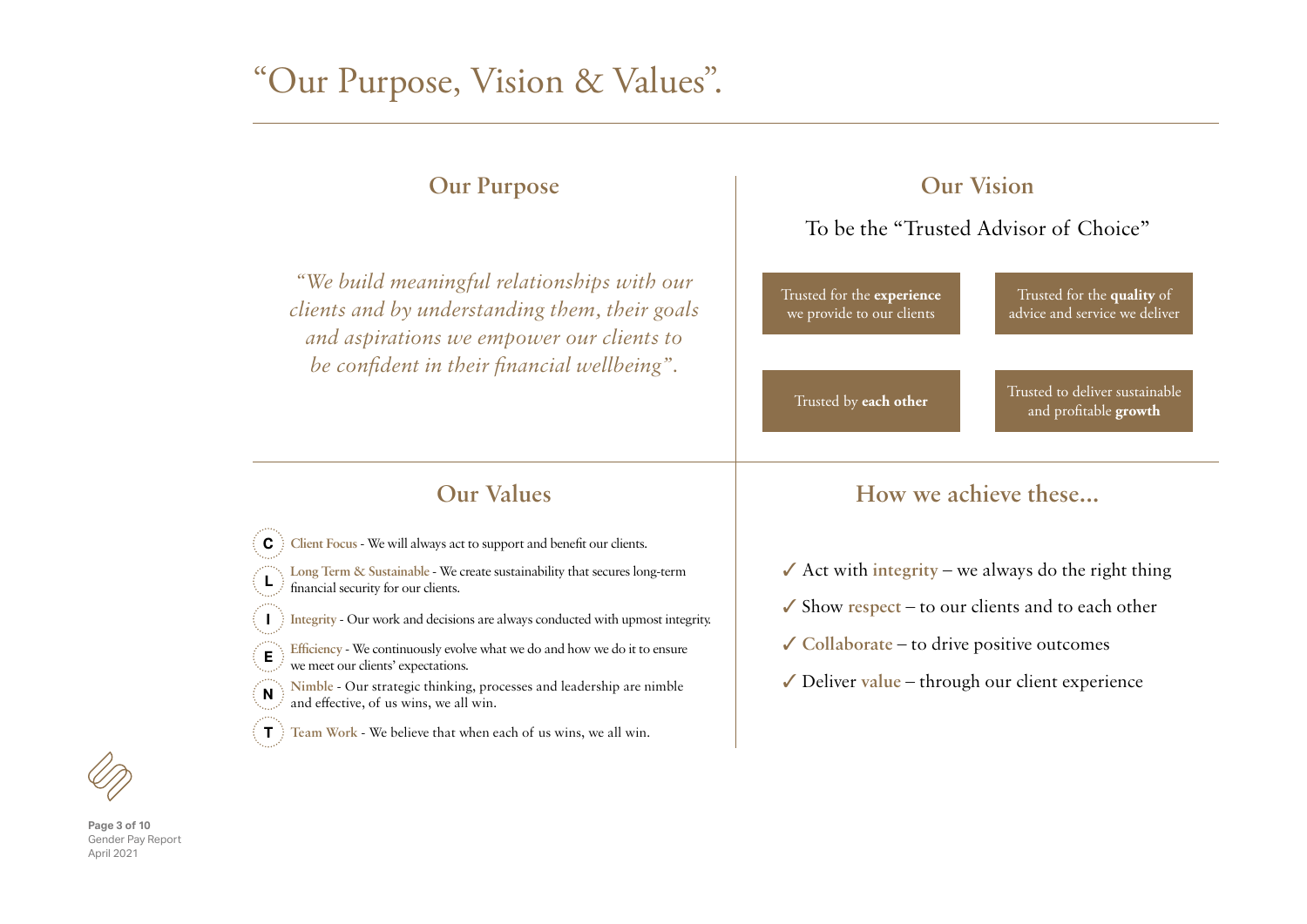### Our Behaviours



### **Comitted & Aligned**

- I am proud to be a part of and represent Succession
- My actions and decisions are aligned to our purpose, vision and values
- I work as a team player and achieve better outcomes through collaboration
- My decisions, no matter how big or small, are in the bestinterests of our clients

#### **What I don't do**

- Put my own agenda above that of the business
- Talk about Succession as though I'm not a part of it



### **Responsible & Accountable**

- I take responsibility for getting it right for clients
- I hold myself accountable for my performance, actions, impact and outcomes
- I speak up, innovate, and aspire to improve what we do to create value

### **What I don't do**

- Pass the buck and blame others
- Ignore mistakes and accept mediocrity



### **Respectful & Professional**

- I treat others with high positive regard
- I listen first and communicate openly, honestly and respectfully
- I act in the best interests of clients, colleagues and Succession and do what is right ovewr what is easy
- I champion inclusivity and fairness and respect others' wellbeing needs

#### **What I don't do**

- Be inconsiderate of other's situation, preferences and needs
- Disregard, suppress or dismiss other's views and makes things personal

### **Trusted & Valued**

- I speak the truth with integrity and do what I say I'll do
- I build trusting and trusted relationships with others
- I express my appreciation for others, take time to enjoy the journey and celebrate our successes

### **What I don't do**

- Tolerate or hold hidden agendas
- Show little interest in or appreciation for others



**Page 4 of 10** Gender Pay Report April 2021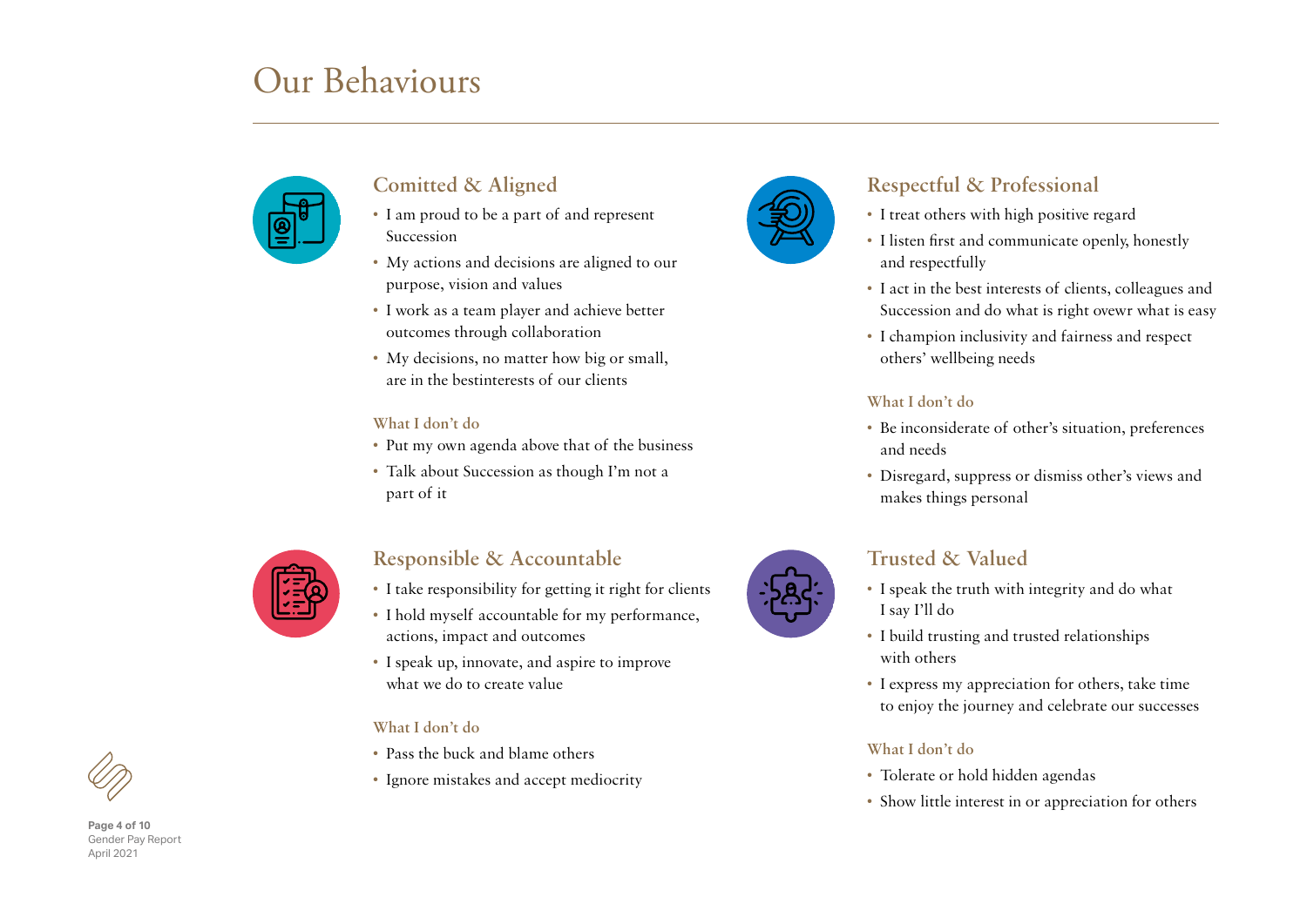### Our Focus

### Recruitment

Our Recruitment processes ensure equality of opportunity and reflect our Vision, Values and Behaviours. Doing so, ensures the colleagues that we recruit and promote from within are best placed to deliver our strategy.

In 2021 we developed our Talent Management process to assist the Executive Team and Senior Leaders across the business in identifying diverse talent with potential and to put in place a career plan, and we will continue to expand and embed these processes throughout 2022.

### Enhancing Female Senior Leadership

In April 2020 we communicated that 45% of our Senior Leadership Team were female. Our commitment to increasing this has made positive steps forward and in April 2021 we are pleased to report that female colleagues make up 53% of our Senior Leadership and Executive Teams. By the end of 2021, this had increased to 54%.

### Learning And Development

We are committed to knowledge building and sharing, shown by:

- 2,995 individual development interventions
- Development of our Graduate, internal fast track and Associate Planner programmes with 29 participants, an increase from the previous year. In 2021 5 of our Associate Planners completed their programmes and were promoted to Wealth Planner positions.
- The creation of a Client Delivery Training Team providing new starter training and on-demand training for existing colleagues.

### Benefits and Succession Rewards

In 2020, we launched our flexible benefits platform improving our Employment Proposition by increasing flexibility and choice to enhance our colleague's work/life balance. As part of this, we introduced a number of flexible benefit options including;

- Critical Illness
- Health Cash Plans
- Health Screening
- Succession Be Active discounted gym membership.
- Benefit Hub discounts on retail, leisure and hospitality services.

### Enhanced Benefits

In 2021, we improved our offering by introducing voluntary dental cover. We also changed our EAP provider giving our employees access to a wellbeing platform and App for a more proactive wellbeing initiative.

In addition we:

- Enhanced Compassionate Leave provisions with up to 2 weeks paid leave.
- Enhanced Maternity and Paternity pay of 3 months full pay and 2 weeks full pay, respectively.
- An additional 3 days off as a gift during a company wide Christmas close down period.
- From the beginning of 2022 we enhanced service related holiday entitlement to a maximum of 36 days linked to length of service.
- In April 2022, we will also be increasing our employer pension contributions (beyond statutory) to 5%.

Furthermore in April 2022 we shall be increasing basic levels of pay across our Client Delivery and Paraplanning teams.



**Page 5 of 10** Gender Pay Report April 2021

New initiatives at a glance

Female members of our Se nior Leadership 53% Team in April 2021

5% From April 2022, enhanced Employer Pension Contributions

2,995 Individual Development Interventions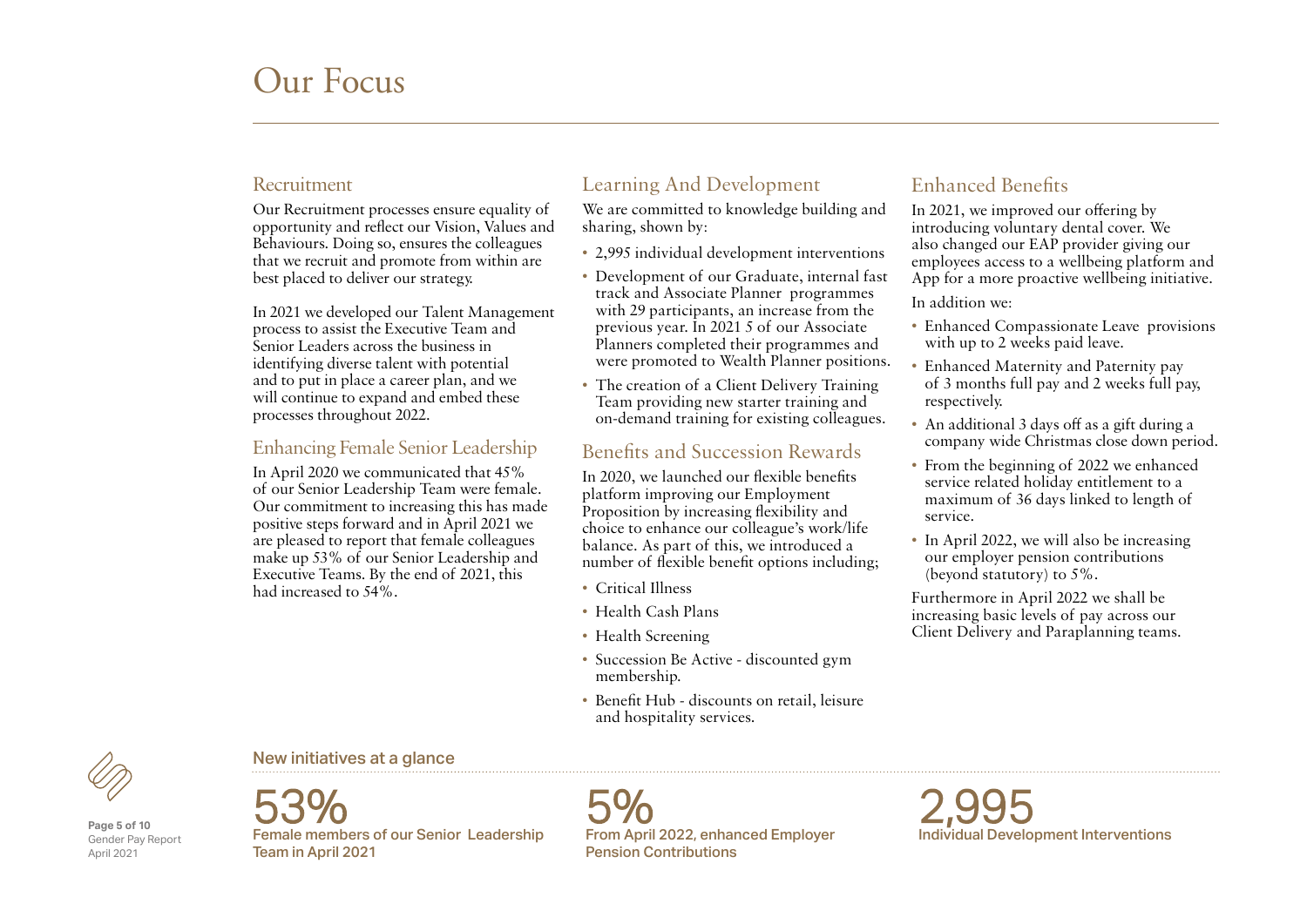### Our Results 2021

### Gender Pay and Bonus Gaps

Succession's Gender Pay Gap between men and women, at 5th April 2021 is 22.9% Median and 36.1% Mean. This is a 1% widening on the previous years Median, and a 1.5% decrease on the previous years Mean.

For Bonus payments, the results show that women are bonused 89.2% Median, and 75.9% Mean less than men. This is a 3.4% widening on the previous years Median, a significant improvement on previous results which saw a 17.2% widening. The results also show a 10.3% decrease on the previous years Mean.

Our bonus payments are inclusive of Wealth Planner Variable Pay. Our Wealth Planner Community is represented by 13% women and 87% men, which significantly contributes towards the gender pay gap and the widening of the Median.

### Proportion of Colleagues Awarded a Bonus as at April 2021

19.8% of men received a bonus and 6.4% of women received a bonus in 2020/21 in comparison to 24.5% of men who received a bonus and 14.1% of women who received a bonus in 2019/2020. This is a decrease of 7.7% for woman compared to 2020, however the number of men receiving a bonus also decreased by 4.7%. These results were both affected by the bigger proportion of male Wealth Planners and a reduction of discretionary bonus schemes paid in 2021.

#### **Page 6 of 10** Gender Pay Report April 2021

### Difference between Men and Women 5th April 2020 vs 5th April 2021

#### Median

| Median     | 2020  | 2021  | Variance on 2020 |
|------------|-------|-------|------------------|
| Hourly Pay | 21.9% | 22.9% | 1.0%             |
| Bonus Pay  | 85.8% | 89.2% | $3.4\%$          |

#### Mean

| Mean       | 2020  | 2021  | Variance on 2020 |
|------------|-------|-------|------------------|
| Hourly Pay | 37.6% | 36.1% | $-1.5%$          |
| Bonus Pay  | 86.2% | 75.9% | $-10.3%$         |

#### Bonuses awarded to April 2021



#### Bonus

| <b>Bonus</b> | 2020  | 2021  | Variance on 2020' |
|--------------|-------|-------|-------------------|
| Men          | 24.5% | 19.8% | $-4.7%$           |
| Women        | 14.1% | 6.4%  | -7.7%             |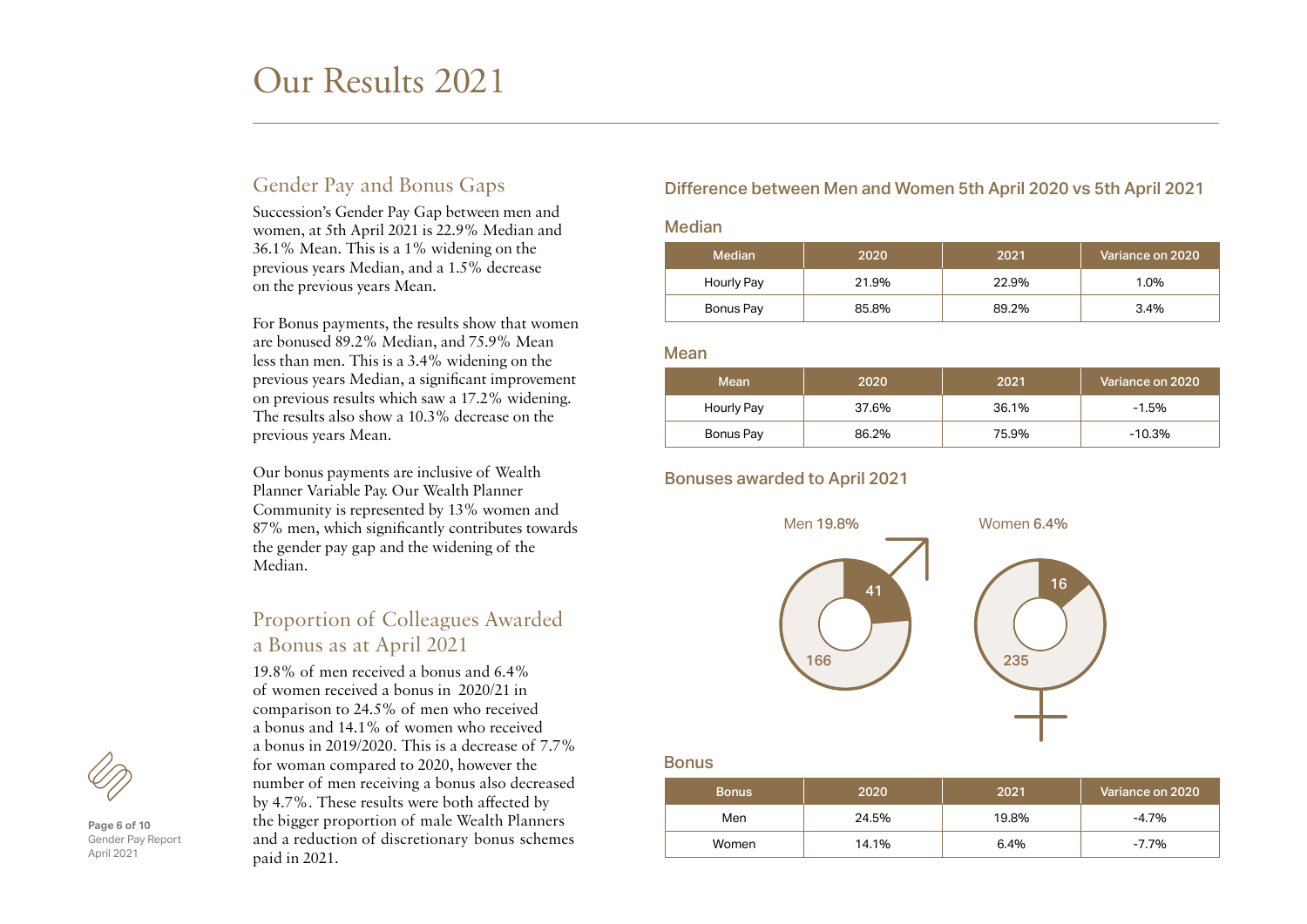### Our Results 2021 *continued*

### Pay Quartiles

The gender split in each of the 4 pay quartiles is detailed in the following pie charts. Each quartile represents either 114 or 115 colleagues.

Succession Group's Gender Pay Gap between men and women is greater at the Upper quartile, almost equal in the Upper Middle quartile and much lower within the Lower Middle and Lowest quartiles.

Lowest 2021 2.2% pay gap *2020 -0.8% pay gap*



Lower Middle 2021 -1.7% pay gap *2020 2.0% pay gap*



32.5%

Women Men

Upper Middle 2021 3.9% pay gap *2020 1.9% pay gap* Upper 2021 23.6% pay gap *2020 25.5% pay gap*







**Page 7 of 10** Gender Pay Report April 2021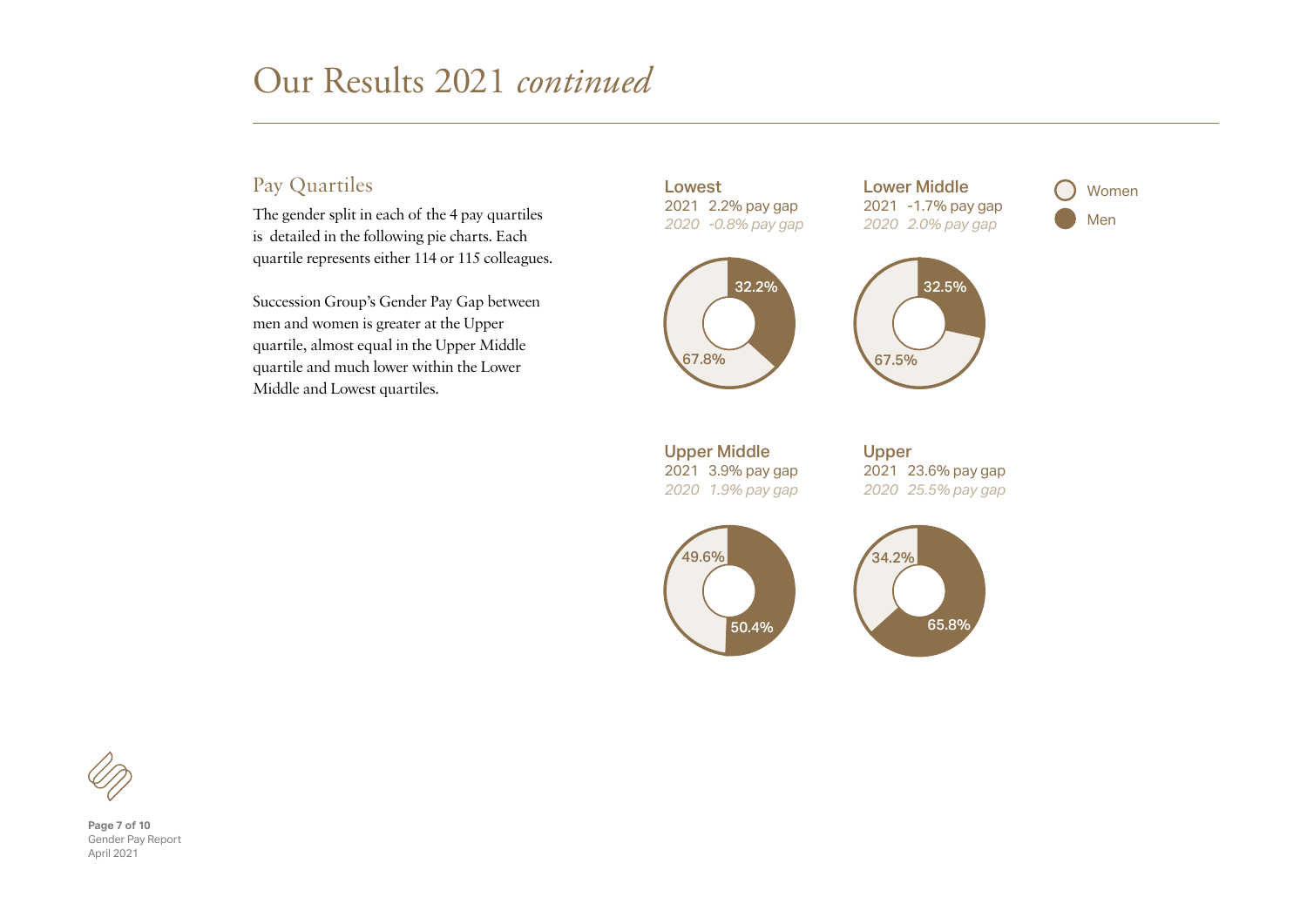### Our Results 2021 - Key Insights

### Key Insights

- Succession Group's Gender Pay Gap Mean has decreased during 2021 by an average of  $1.5\%$ .
- Succession's Median Gender Pay Gap of 22.9% continues to be better than the Financial Services and Insurance Median Gender Pay Gap of 23.6%\*.
- Our Gender Pay Gap continues to be as a result of less women being employed at the most senior levels, although we are making positive progress in this area.
- Variable Pay within our Wealth Planning Community has a significant impact on the proportion of bonuses awarded to women due to a representation of 13% in this area. This has a more significant impact on our 2021 data as it is a decrease of 4% on the previous year.
- There are more women than men that work for Succession but in roles that attract a lower salary.
- The Gender Pay Gap is not driven by unequal pay.
- Our Recruitment processes continues to ensure we offer equal pay for equal work regardless of gender or background.

#### At a glance

 $-1.5\%$ Average Mean Pay Gap decrease during 2021

22.9% Median Pay Gap in 2021

## 53%

Female representation for Senior Leadership and Executive Teams

 $\bigoplus$ 

Succession employs more women than men



We offer equal pay for equal work regardless of gender or background

**Page 8 of 10** Gender Pay Report April 2021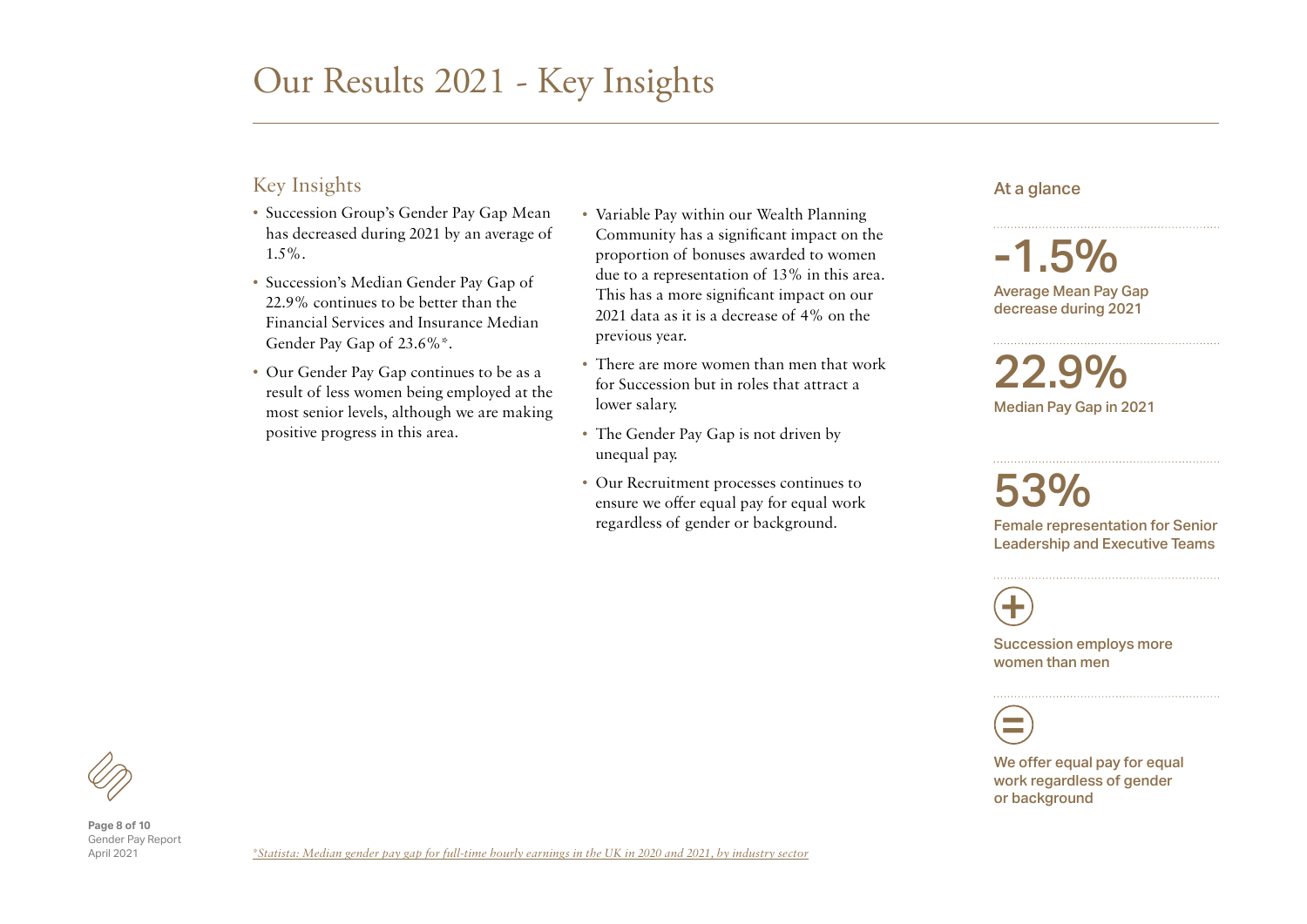### The Future

### What Are We Doing To Reduce Our Gender Pay Gap?

At Succession Wealth we actively promote equality and diversity across all aspects of the organisation. Whilst there is not an equal pay issue, it is recognised that there is still work to be done, particularly at our more senior levels.

Succession remain below the Financial Services Gender Pay Gap Median of 23.6%\*.

### Our Commitment

- Helen Blackmore, Group HR Director and her team, will continue to be responsible and accountable for gender diversity and inclusion.
- At the end of 2021, 54% of our Senior Leadership Team were female and we will continue to focus on maintaining and wherever possible improving this.
- Our Talent Management process will identify and nurture a pipeline of women. We will continue to gain insights on our gender diversity through our various Engagement Surveys.
- From April 2022, we are introducing a new pay scale for both our Client Delivery and Paraplanning teams, increasing basic salaries across the board based on experience and qualifications, ensuring equal pay for equal work.
- In 2021, we introduced "Insights Discovery" throughout the organisation to increase self-awareness and support the development of all our colleagues.

### Diversity and Inclusion Committee

In 2021, we launched our D&I committee. Throughout 2022 we will be developing our D&I agenda and introducing our D&I Policy with the aim of raising awareness and embedding a culture that supports all colleagues regardless of age, gender, ethnicity or religion and reducing inequality across the board.

As part of our diversity and inclusion agenda, a programme of initiatives will be established to support women in the workplace, this will include mentoring for both women and men, female focused career support to enable women to reach their full potential at work and continued membership for the WIBF (Women in Banking and Finance). We will also be increasing wellbeing support with our Employee Assistance Programme across the group.



**Page 9 of 10** Gender Pay Report April 2021